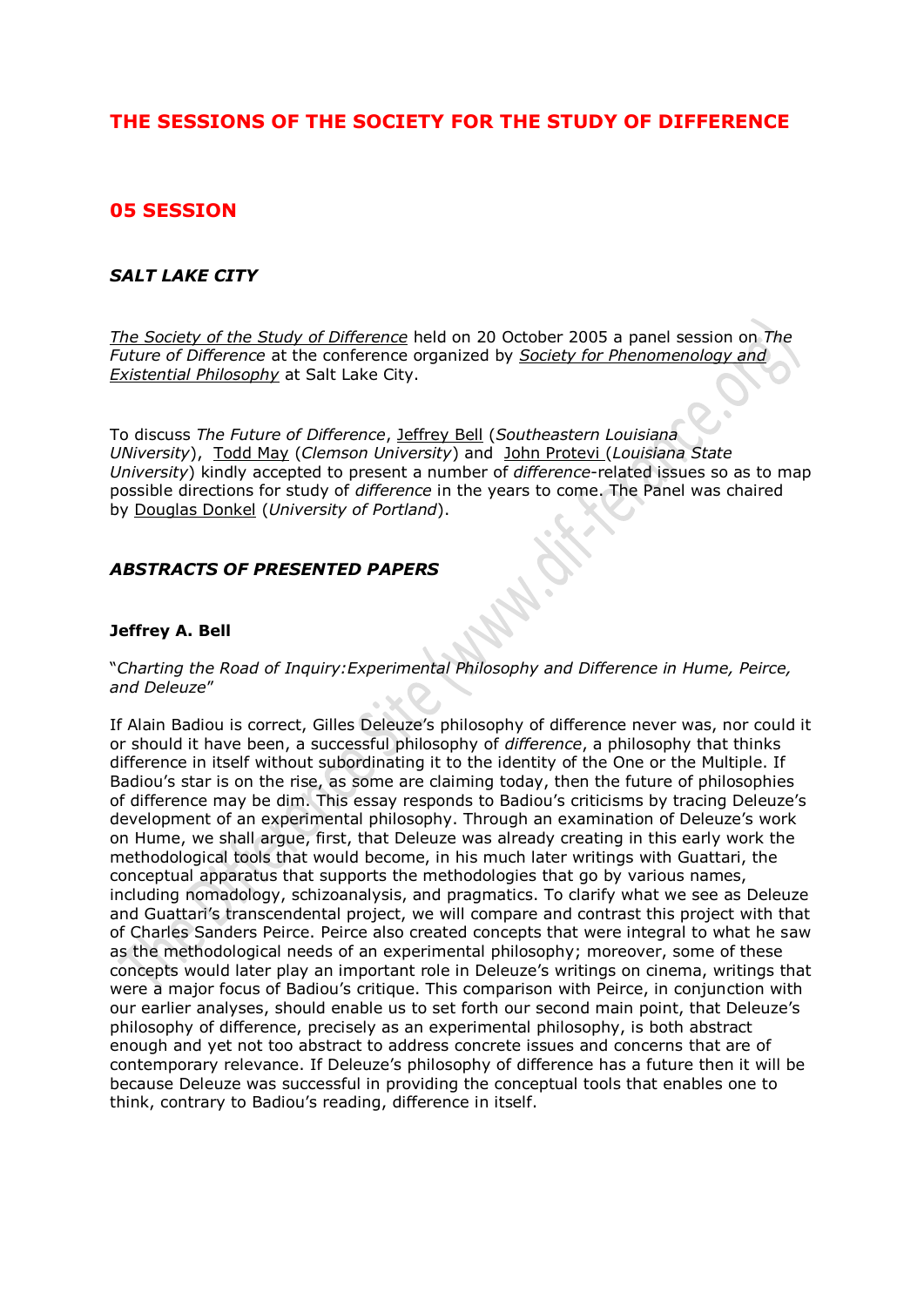## **Todd May**

#### "*Jacques Ranciere on Equality and Difference*"

We often think of equality and difference as lying at opposite poles of the conceptual spectrum. Equality is a matter of sameness or identity, which seems to put it at odds with difference. In the political realm, equality becomes a matter of receiving equal shares of whatever social goods are being distributed, while difference is either a matter of promoting inequality or allowing for disparate forms of expression. Jacques Ranciere has offered another way to think about equality, however, one that aligns it more with difference than with sameness or identity. Rather than thinking of equality as lying at the end of a political process—a matter of what one receives—he puts it at the beginning. Politics begins with the presupposition of equality, in order to see where that may lead. There is an identity to the equality he presupposes, but it leads in the direction of difference. His presupposition is the equality of intelligence, meaning that each of us is capable of speaking to and understanding one another as well as putting together a meaningful life. This may sound like traditional liberalism; however, it is far from it. First, as a presupposition, it does not infer from equality to what each deserves to receive. Equality is not a call for recognition; it is a ground for action.Second, this ground for action creates a dissensus in the body politic. Whereas the given status quo (what Ranciere calls the "police" order) seeks to form a consensus in which people are allotted particular roles, politics subverts this consensus in the name of equality. In any police order, there are hierarchies. Politics destroys these hierarchies, introducing an irrecuperable difference into the smooth function of the police order. This difference, based on a presupposition of equality, is precisely what is needed in an increasingly globalized world. Rather than asking for equal treatment from corporate or government entities, the future of politics lies in the creation of dissensus through the assertion of equality.

#### **John Protevi**

"*Katrina*"

Hurricane Katrina was an elemental and a social event. To understand it, you first have to understand the land, the air, the sun, the river and the sea; you have to understand earth, wind, fire and water. You have to understand how they have come together in the past to form, with the peoples of America, Europe and Africa, the historical patterns of life of Louisiana and New Orleans. You have to understand what those social relations could do and what they could withstand, and how they intersected the event of the storm.

## **06 SESSION-1**

#### *ATHENS, GREECE*

With [Yannis Stivachtis](http://www.dif-ferance.org/4771/35201.html) (Virginia Polytechnic Institute & State University) and [Scott](http://www.dif-ferance.org/4771/60765.html)  [Nelson](http://www.dif-ferance.org/4771/60765.html) (Virginia Polytechnic Institute & State University), [The Society of the Study of](http://www.dif-ferance.org/29601/index.html)  [Differencep](http://www.dif-ferance.org/29601/index.html)articipated at the conference organized by the [Athens Institute for Education](http://www.atiner.gr/)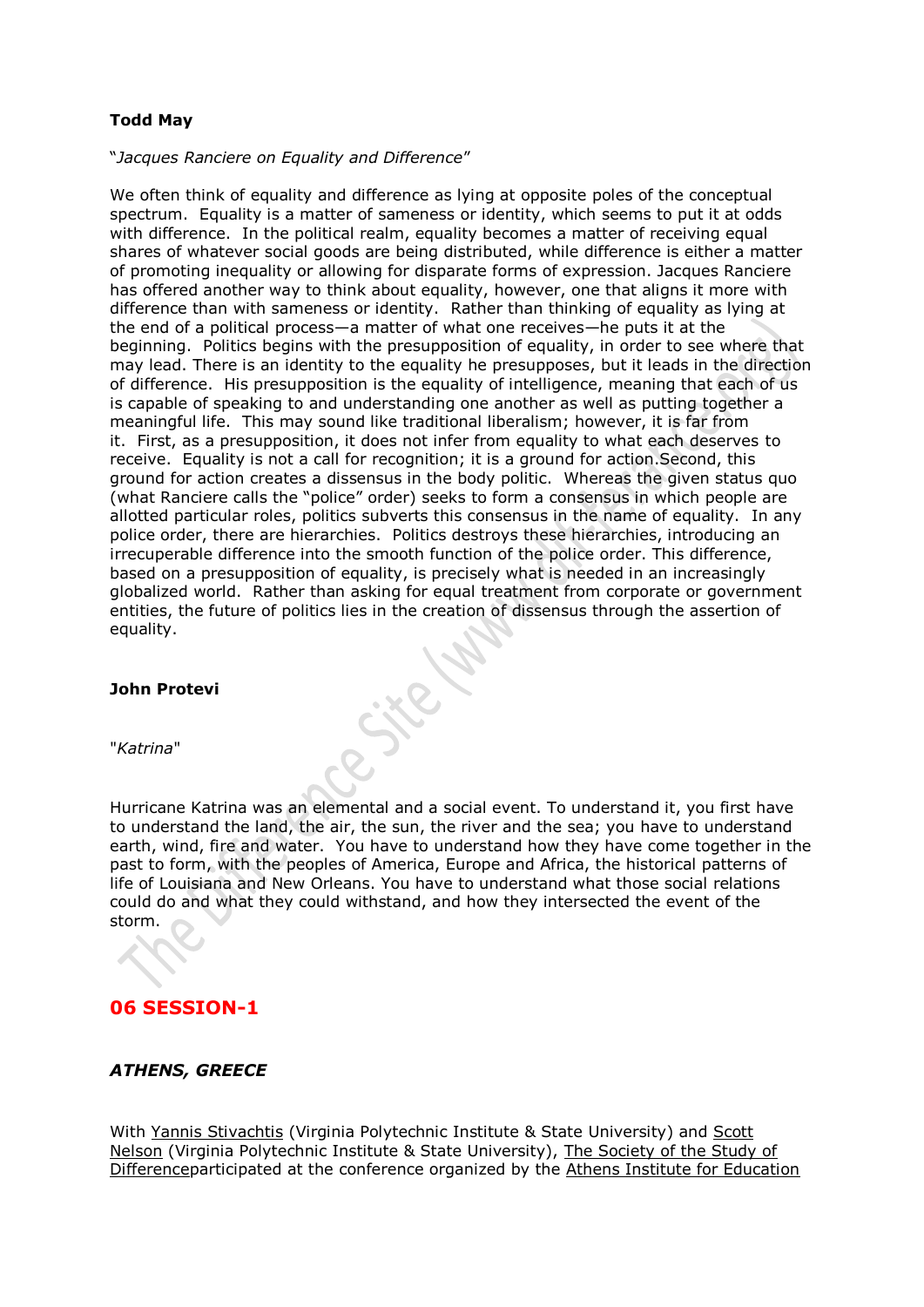[and Research](http://www.atiner.gr/) on 1-3 June 2006 on the theme *Humanity, Globality and Difference.*

## *ABSTRACTS OF PRESENTED PAPERS*

### **Yannis Stivachtis**

#### **Human Rights, Global Social Justice and Cultural Diversity: Humanism and the Question of Difference**

The demands for an effective human rights regime and for global social justice jointly and separately constitute a challenge to the norms of the Westphalian system. The latter are based at root on sovereignty and a distinction between the domestic and international, and cannot be sustained if human rights and global socio-economic arrangements are to be judged in the light of international standards. Westphalian norms have been defended by statist authors who place a great deal of emphasis on a general right of political communities to determine their own fate. But the drive to establish universal standards, represented by notions of human rights and global social justice, has also come under attack from those who argue that the universal standards in question are, in fact, those of the West. The international human rights regime establishes, it is argued, a template for political legitimacy in the modern world that privileges a particular, Western, conception of politics and order.

The preservation of difference and diversity has been regarded as an important, if not an essential goal for western societies and political systems. Democratic liberal regimes are therefore viewed as the safeguards of pluralism. But does the universalization of Western values lead to the preservation of difference and diversity at the global scale or to the opposite direction? As many other political concepts, humanism can also serve as a political tool for political purposes. Does this mean that in the era of increasing globalization 'humanism' is to serve as a tool for the imposition of a particular, Western type of global order? If difference and diversity are to be preserved, is the universalization of humanism what we really want? How can we preserve heterogeneity in the global system if we try to homogeneize the world?

On the other hand, are the values in question, as it has been argued, in fact, only Western? As we speak of Western values, can we also speak of Asian, African or other regional values? What are these values and how do they differ from the Western ones? In which international or even domestic practices are these values reflected? Can we speak of regional values or should we emphasize local values? But again, is/are there any real difference(s) among regional/local value systems or there is only a claim to difference? And if we accept a claim to difference without any consideration, do we then open the door for accepting and legitimizing any claim to difference? Searching for homogenization we may sacrifice difference and diversity but in our efforts to preserve difference and diversity at any cost don't we justify the existence of political regimes claiming to be different although their scope is to eventually eliminate difference and diversity altogether? Do we arrive to the same end no matter which road we get? Or there is a middle way, and if yes then, what is it? This paper purports to address these questions.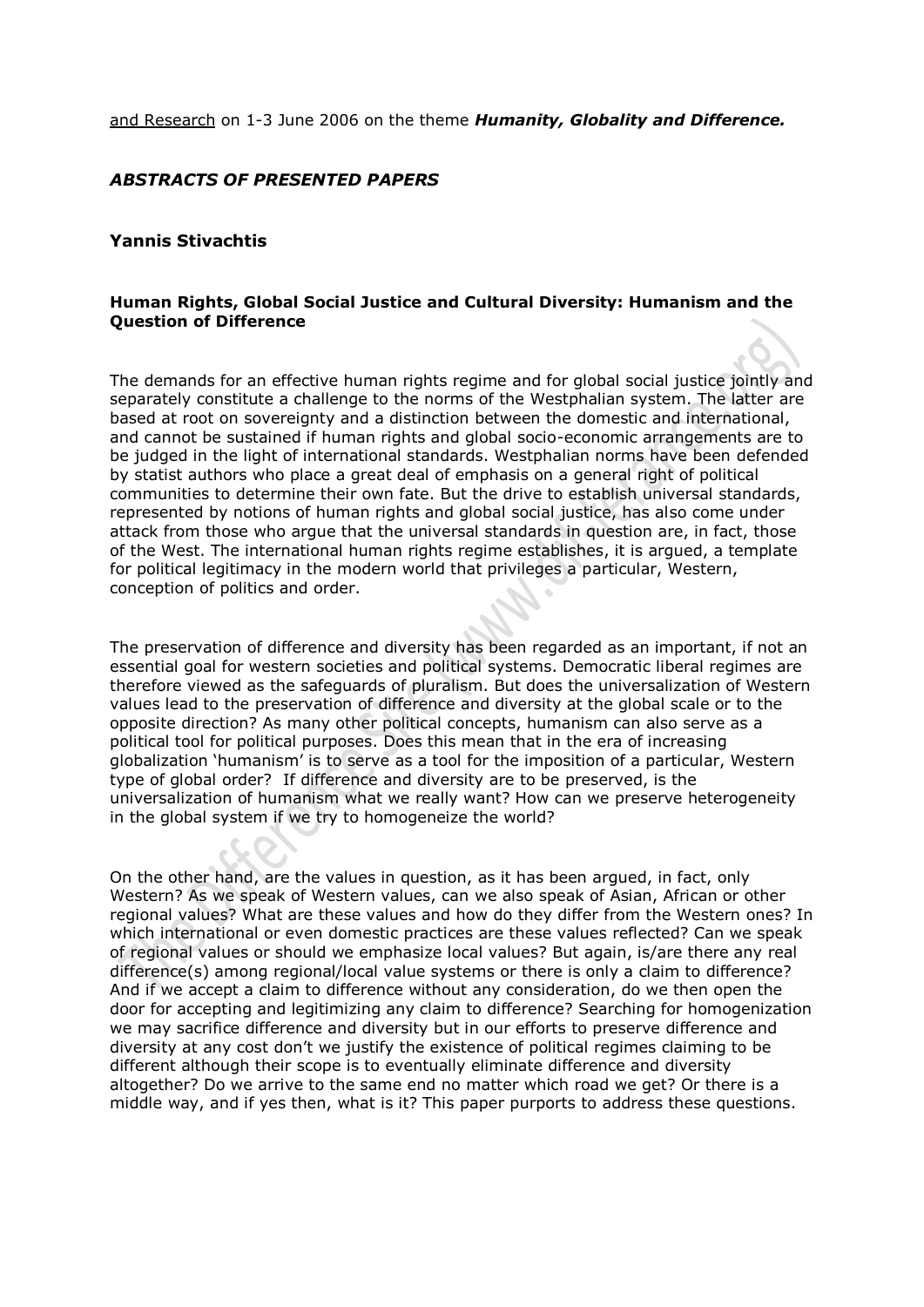## **Scott G. Nelson**

#### **Another Cosmopolitanism: Universalizing the Difference\Differing the Universal**

This paper explores the concept of cosmopolitanism as it emerged in Kant's political writings as well as in other Enlightenment political theory, and examines what is termed the "ethos of cosmopolitanism" in the early twenty-first century in light of the secularizing philosophy of the Enlightenment two hundred years on.

Drawing on the work of Jacques Derrida, Gilles Deleuze, and William Connolly the paper argues that the Kantian concept of cosmopolitanism implies a distinct notion of secularization that involves a highly abstract and yet technical idea of the transparency of universal language. Such a conception of cosmopolitan democracy, human rights, and freedom yields a politics that desires the erasure of difference in a crucial sense: it degrades if not destroys the idiomatic in human experience – language, custom, tradition, nation, culture, and so forth. I ask if the absolute singularity of the idiom can be respected and preserved as nations drift toward the Western, liberal values of democracy and human rights.

These universal "goods" remain part of the liberal dream, but they need not trump the expression and preservation of any number of idiomatic differences. What aspects of universalism should be preserved in the Enlightenment's philosophical legacy, and how ought this be done politically? I offer a glimpse of this problematic in the context of present-day discourses of economic development, foreign aid, and debt relief for LDCs.

## **06 SESSION-2**

## *PHILADELPHIA, USA*

[The Society of the Study of Difference](http://www.dif-ferance.org/29601/index.html) held on 12 October 2006 a panel session on the theme *Humanity, Individuality and Difference* at the conference organized by the [Society for Phenomenology and Existential Philosophy](http://www.spep.org/) at Philadelphia.

To discuss some of the issues surrounding*Humanity, Individuality and Difference*, [Hugh Silverman\(](http://www.dif-ferance.org/4771/69638.html)*Stony Brook University*), [Brian Treanor](http://www.dif-ferance.org/4771/70338.html) (*Loyola Marymount University*), [Eric Weber](http://www.dif-ferance.org/4771/52301.html) (*Southern Illinois University Carbondale*), and [Arsalan](http://www.dif-ferance.org/4771/52301.html)  [Memon](http://www.dif-ferance.org/4771/52301.html) (*SUNY-Independent Scholar*) kindly accepted to present papers in a pannel session chaired by Douglas Donkel.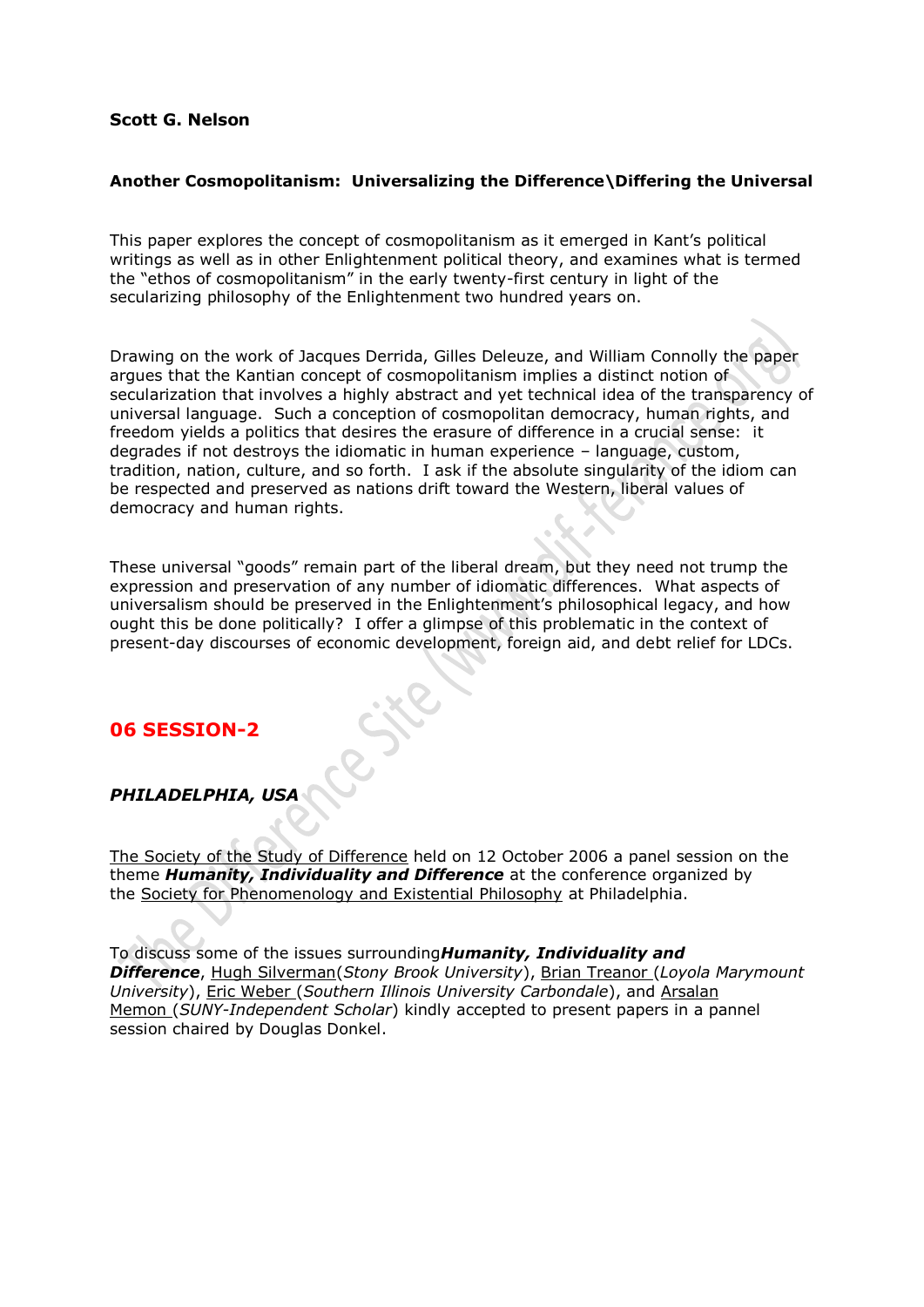## *ABSTRACTS OF PRESENTED PAPERS*

## **Hugh J. Silverman**

#### **The Differences Between us**

Thinking differences is a political and ethical, as well as ontological, strategy. The task of this paper will be to think the differences between us (the *entre nous* in Jean-Luc Nancys sense and the *differend* in Jean-Francois Lyotards sense). As a question of the political, relationships will be understood not on the basis of identities, but rather in the sense of differences. The Paul Haggis film *Crash* will be taken as an instance of the ethicality and politicality of the differences between us. Such an inquiry will open up an alternative way to write political theory.

#### **Brian Treanor**

#### **Otherness and Difference**

The contemporary debates surrounding the "question of otherness" tend to take form around one of two incommensurable positions, which view otherness as absolute and relative respectively. The traditional view of otherness is that it is relative to the same. That is to say, the other is that which is other than the self. This relative view of otherness is remains the standard position the development of Western philosophy from Plato through Heidegger.

However, in the latter half of the 20th century, postmodern philosophy began to challenge this view of otherness. Claiming that the traditional understanding could never encounter the other qua other—and was therefore oppressive, unethical, and violent these postmodern thinkers claimed that otherness must be met on its own terms, so to speak, rather than defining it in terms of the self. Levinas began this revolution with the assertion "*L'absolument Autre, c'est Autrui*" and Jacques Derrida hyperbolized this formulation by extending it to its logical conclusion, claiming "*tout autre est tout autre*." But the postmodern, all-or-nothing view of otherness generates problems and aporias of its own.

Ultimately, both the traditional, relative account and the postmodern, absolute account of otherness prove unworkable, the former because it unduly favors the self and the latter because it unduly valorizes the other. What is needed is an account that takes seriously the postmodern critique of the tradition without resorting to the ultimately unnecessary hyperbole of absolute otherness. This paper will argue for such a middle position, a distinctively *postmodern* retrieval of *relative*otherness. What emerges is a hermeneutic account that claims otherness is a chiasm of alterity and similitude, implying that while every other is truly other, no other is wholly, absolutely other.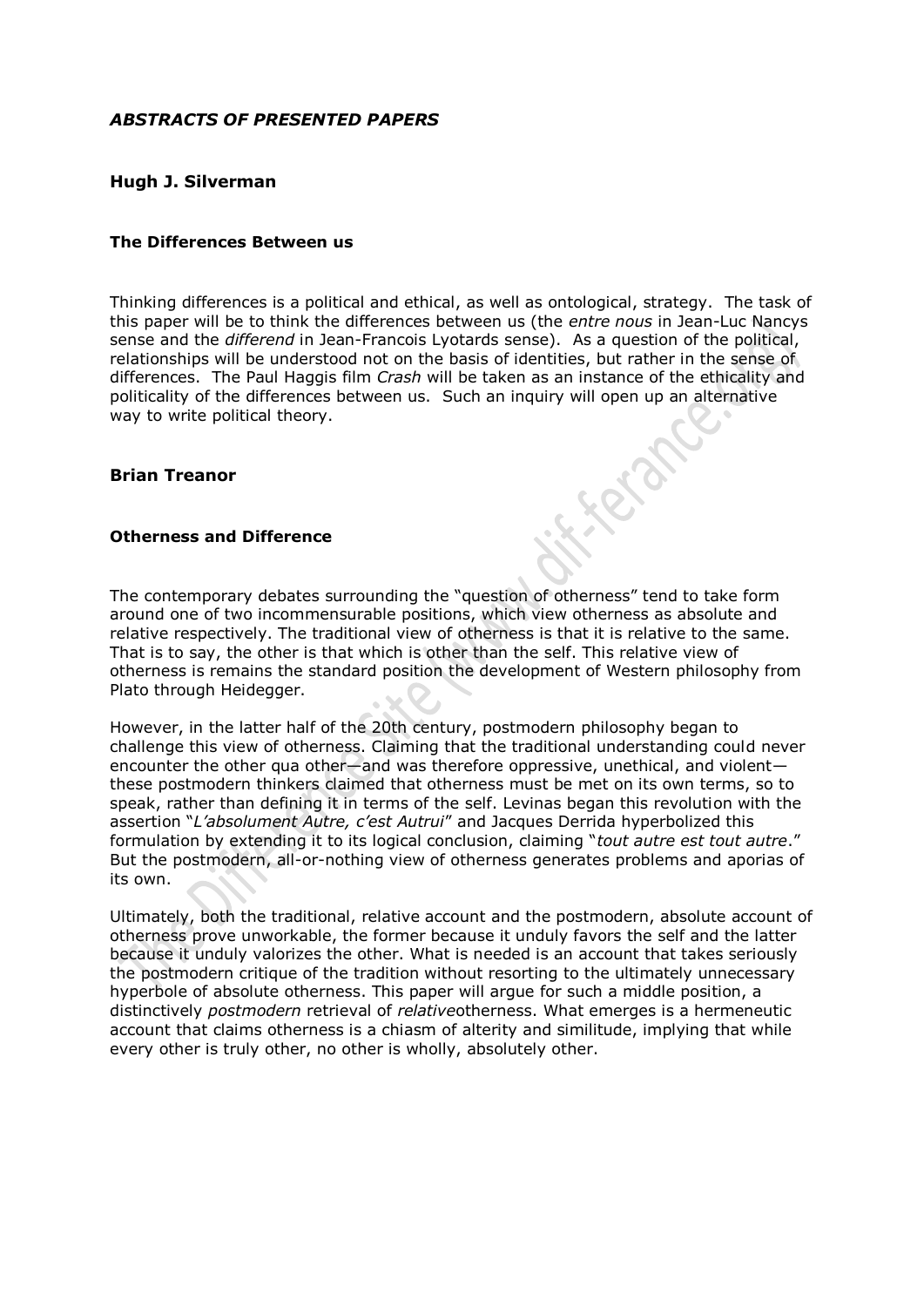## **Eric Weber**

#### **Differences in Reason-Giving**

In his work, *What We Owe to Each Other*, T. M. Scanlon exemplifies one of the central flaws of contemporary political philosophy. He begins his book by explaining that he will take the notion of a reason as primitive. This is to say that we all know what a reason is, and that we can understand not only what it means to have reason to do one thing or another, but also what constitutes a reason for someone else to act in a particular way.

Given the prominence of the work of John Rawls in current political philosophy, his work will be the focus of my critique. I will address the oversimplifications of thinkers such as Rawls and Scanlon when it comes to addressing the way in which persons can be conceived, differentiated, and treated as both givers and subjects of reason-giving. What it is that one takes to be a reason for acting in one fashion versus another is precisely a source of conflict and complexity. What it means for something to be a reason for one to act in a given fashion must be taken to be of central concern.

In his famous work, *A Theory of Justice*, Rawls bases his notion of personhood on the work of Josiah Royce on the subject. From that base, he can, whether or not he does, more thoroughly address the complexity of political conflict than he does in his later work. For, to address it, one must more fundamentally consider the variety of grounds from which persons will base their decisions as to what will or will not constitute a real reason for action. In his later work, *Political Liberalism* and *The Law of Peoples*, Rawls abandons the Roycean conception of the person to replace it with an instrumental, though troublingly limited notion. The conclusion of the paper will present two fundamental, problematic implications of this development in Rawls's work.

## **Arsalan Memon**

### **Un-marking and Re-marking the Borders** *between* **Humanity and Animality: Towards Understanding Corporeal Differentiality**

How does one make sense of humanity and animality? Is humanity an identity? Is animality an identity? How is humanity to be understood with or without animality? Are humans rational animals, why or why not? What *marks* the difference between human animals and non-human animals? At what point does a human become an animal and vice versa? What is the difference*between* the human flesh and the animal meat? Where is the line to be drawn *between* them, *if possible*? This paper seeks to problematize and rethink the difference between humans and animals via Merleau-Ponty's notions of flesh and animality and Deleuze's notions of meat and the zone of indiscerniblility, as they are presented, respectively, in *The Visible and the Invisible*and in the second and third courses on nature in *Nature: Course Notes from the Collège de France*––––"Animality, the Human Body, and the Passage to Culture" and "Nature and Logos: The Human Body"––––and in the fourth chapter, "Body, Meat, and Spirit: Becoming-Animal," of the book, *Francis Bacon: The Logic of Sensation*. In addition, Francis Bacon's paintings are used to illustrate the indiscerniblility and indecidability between the human flesh and the animal meat. Suffice it to say, the clear-cut traditional distinction between a human animal and a non-human animal is called into question and is rethought through their corporeity rather than their intrinsic mental faculties.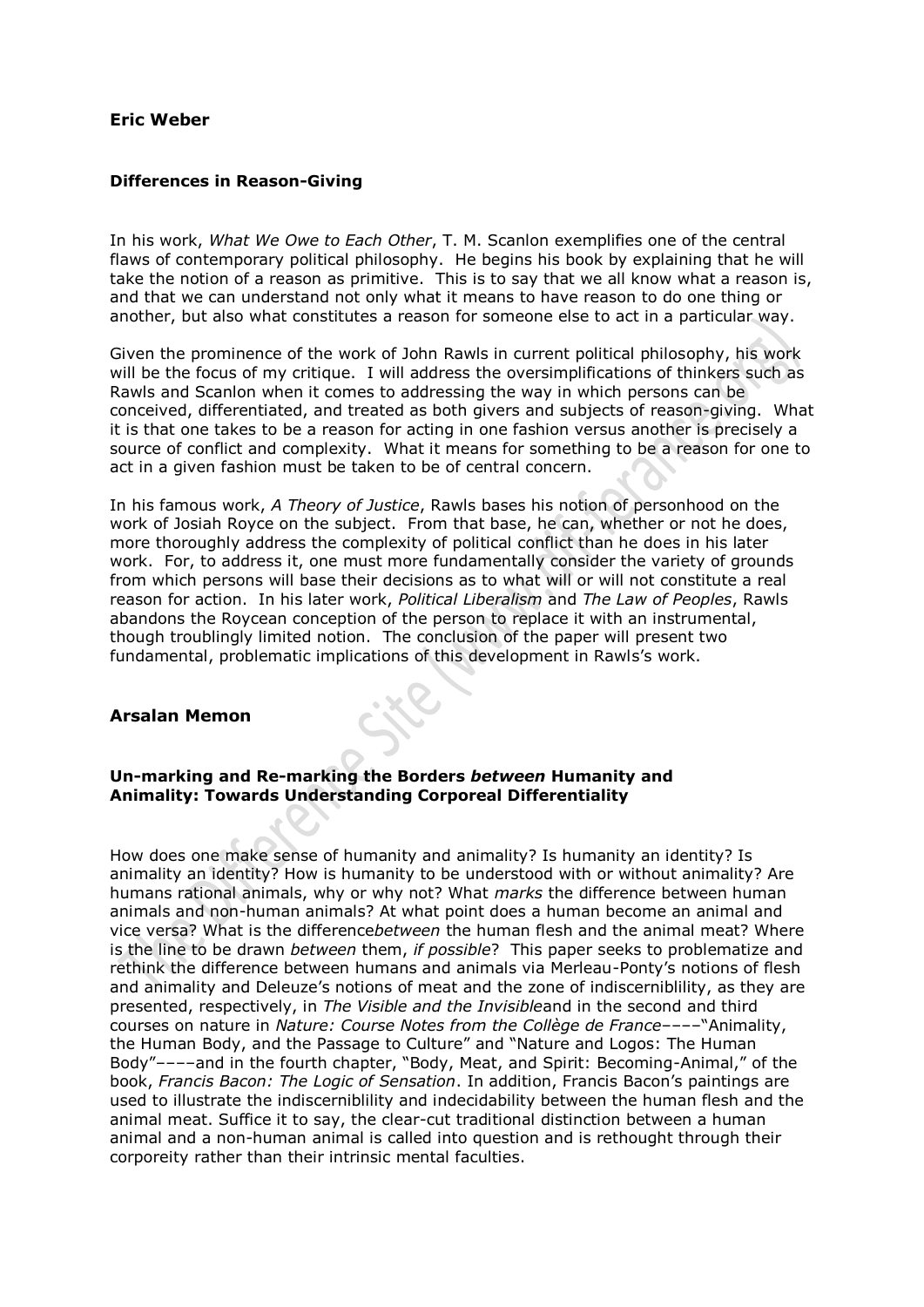## **07 SESSION**

## *CHICAGO, USA*

*[The Society of the Study of Difference](http://www.dif-ferance.org/29601/index.html)* held on 8 November 2007 a panel session on *Deleuze and the Ontology of Difference* at the conference organized by *[Society for Phenomenology and Existential Philosophy](http://www.spep.org/)* at Chicago.

To discuss *Deleuze and the Ontology of Difference*, [Jeffrey Bell](http://www.dif-ferance.org/4771/21801.html) (*Southeastern Louisiana University*), [Constantin Boundas\(](http://www.dif-ferance.org/4771/77323.html)*Trent University*) - whose paper was read by *Andreas Elpidorou -* and [Arsalan Memon](http://www.dif-ferance.org/4771/52301.html) (*independent scholar*) kindly accepted to present a number of *difference*-related papers in session that was chaired by [Hugh](http://www.dif-ferance.org/4771/69638.html)  [Silverman](http://www.dif-ferance.org/4771/69638.html) (*Stony Brook University*).

### *ABSTRACTS OF PRESENTED PAPERS*

### **Jeffrey Bell**

## **The Time of Our Life: Deleuze, Culture, and Creative Events**

The guiding problematic in this essay will be the attempt to clarify the relationship between creative events and the historical actualities that function as context and/or cause for these events. A number of attempts to address this problematic will be discussed, including Max Weber's theory of singular causality, Fritz Ringer's appropriation of Pierre Bourdieu's concept of the intellectual field, and Randall Collins' sociological theory of intellectual change. Each of these approaches, we argue, ultimately places creative events in relationship to the actualities that condition them, and yet it is precisely the effort of Deleuze's transcendental empiricism, by contrast, to understand how creative events go beyond the actual, or entail a fundamental non-relation to the actual. It is at this point where the historical ontology we argue is at work in Deleuze's philosophy becomes especially relevant, for integral to our understanding of historical ontology is a counter-causality that allows for the non-relation between creative events and their actual historical and cultural conditions. To clarify these points we will turn to a discussion of Kafka. Kafka's writings are particularly appropriate here, for while being recognized as one of the most creative of writers, Kafka's writings have nonetheless been given a number of causal explanations (e.g., his relationship to his father). With Deleuze's Humean transcendental empiricism, however, an empiricism we shall briefly contrast with the work of Benjamin, Blanchot, Bergson, Agamben, and Badiou, we will be able to clarify further the counter-causal nature of creative events. Through an analysis of Kafka's life, therefore, whereby life is understood as immanence – following through here on a theme from Deleuze's last published piece ("Immanence: a life …") – we will come to see that historical ontology is the process whereby the indeterminate, i.e., life, becomes determinable. A historical ontology is thus the staging of identity, the process inseparable from the entities that come to play a part on the stage of actuality.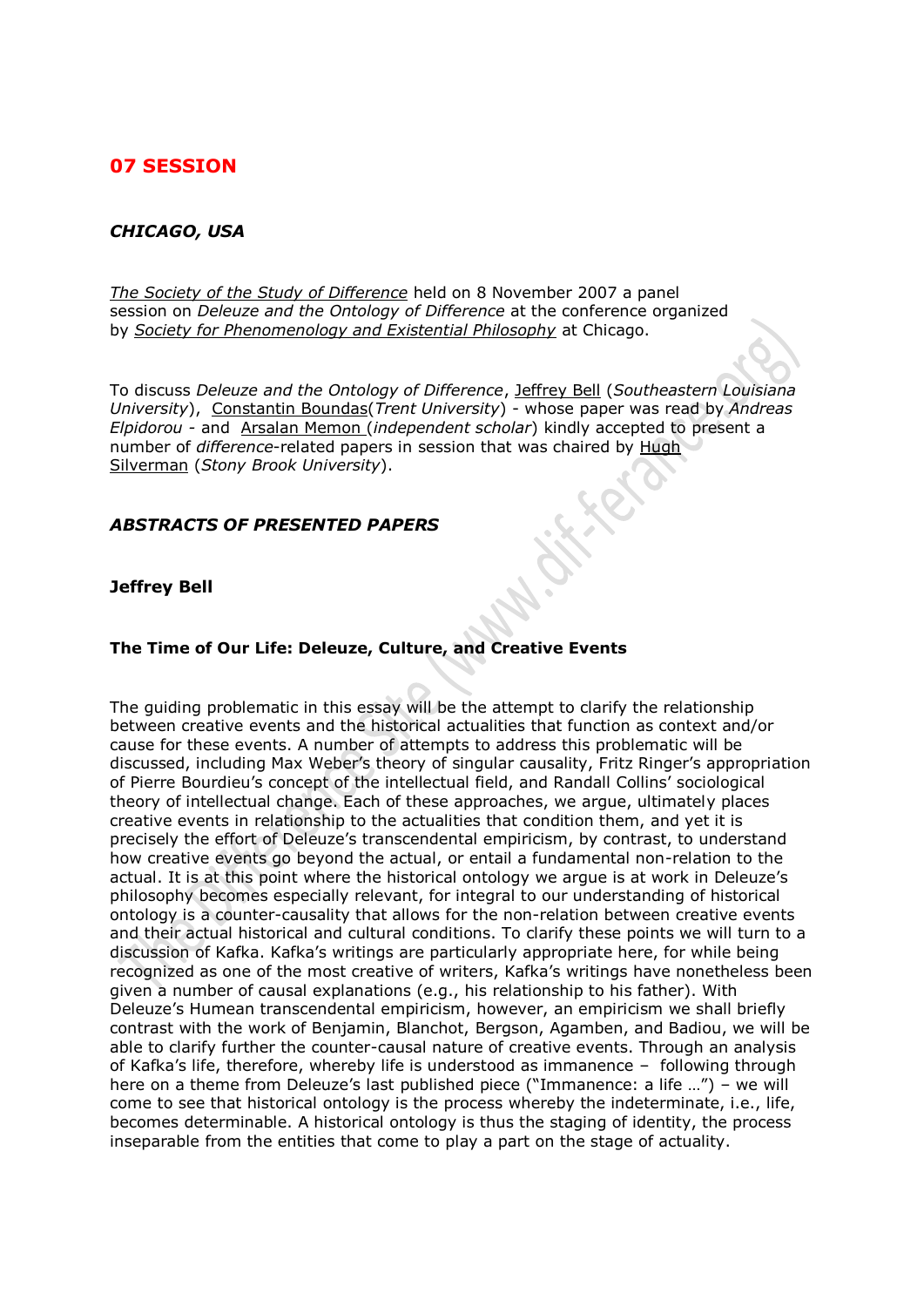### **Constantin Boundas**

#### **Forestry Paths and Lines of Flight: Deleuze on Heidegger -***read by Andreas Elpidorou*

In his book, *Truth and Genesis*, Miguel de Beistegui presented Heidegger and Deleuze as the most radical philosophers of difference that we have had and tried to establish their complementarity. While I accept the claim about their radical-ness, I have serious doubts about their complementarity. In this paper, I argue that, although Heidegger may have anticipated few of the concepts by means of which Deleuze, later on, constructed his own philosophy, he had built by means of them a very different dwelling. With Deleuze, the ontology of *Being and Time* was challenged and replaced by the ontology (?) of*Difference and Repetition.* The symbols that had for a long time sustained hermeneutic piety were displaced by the a-signifying*semeia* of a joyful rhizomatics. The ethics of resoluteness and of wanting to be guilty gave way to the ethics of doing away with judgment and striving to be worthy of the event. The politics of the authentic response to the call of Being were transcended in the becoming-nomadic of an 'inferior race.' The 'truthing' of the artwork was bracketed for the sake of the hystericisation of the body. Forestry paths were crisscrossed by lines of flight. If, as Peter Sloterdijk argued recently, Heidegger is the philosopher of movement, Deleuze is the philosopher of becoming, and becoming is not movement

### **Arsalan Memon**

#### **Deleuze** *contra* **Badiou: Univocity of Being ≠ Platonism**

Is Being [*l'être*] said in one or many ways? This is what has been come to be known as the metaphysical problem of the one and the many. Although the problem dates back to the pre-Socratics, it is still very much of great concern in this day and age. And it is precisely on this problematic plateau that the dialogical event [*événement*] between two contemporary thinkers, Gilles Deleuze and Alain Badiou, takes place.

Even in this post-modern era, both figures have propounded an ontology, but not at the expense of sacrificing multiplicities or differences. Badiou, regarding Deleuze's philosophy, however, would disagree with such a contention. That is, despite Deleuze's constant struggle of overturning Platonism, Badiou, in his book, *Deleuze: The Clamor of Being* [*Deleuze: La clameur de l'Etre*], adamantly argues that "Deleuzianism is fundamentally a Platonism with a different accentuation." Badiou's controversial proclamation is based on Deleuze's rendering of Being as univocal (i.e. Being is said in one way). It is at the intersection of the deterritorialization and the reterritorialization of such a claim that the territorialization of our essay takes place.

To be precise, the singularly multiple questions that eventuate at this intersection are the following: does the Deleuzean univocity of Being terminate and/or swallow the continuous production of multiplicities? By espousing a univocity of Being, is Deleuze reintroducing the very transcendence that he excluded from his plane of immanence? Since Deleuze's ontology is a pluralism that is based upon a monism, is this an adherence to an implicit or masked Platonism? These Badiouian questions demand a response and such is the task of this essay.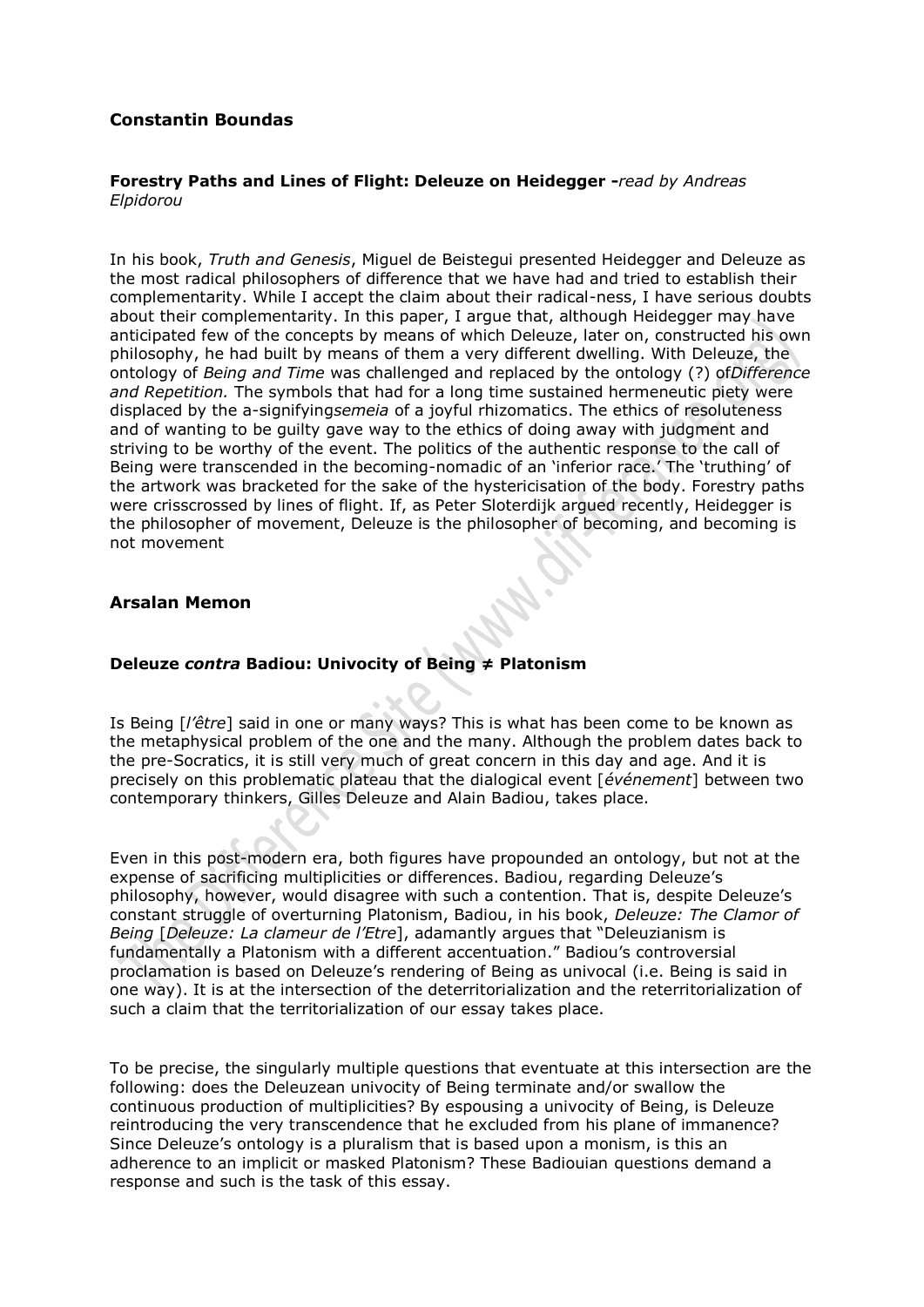## **O8 SESSION**

## *PITTSBURG, USA*

*[The Society of the Study of Difference](http://www.dif-ferance.org/29601/index.html)* held a panel session on October 16 at the conference organized by *[Society for Phenomenology and Existential Philosophy](http://www.spep.org/)* at Pittsburg.

For this session, [Mary Beth Mader](http://www.dif-ferance.org/4771/78145.html) (*University of Memphis*), [Roland Faber](http://www.dif-ferance.org/4771/78136.html) (*Claremont Graduate University*)and [Hugh Silverman](http://www.dif-ferance.org/4771/69638.html) (Stony Brook University) have kindly accepted to present a number of *difference*-related papers. The session was chaired by [John](http://www.dif-ferance.org/4771/58601.html)  [Protevi](http://www.dif-ferance.org/4771/58601.html) (Louisiana State University).

### *ABSTRACTS OF PRESENTED PAPERS*

#### **Roland Faber**

#### *Difference, Death, and Divinity: Towards a Poststructuralist Mystagogy of Becoming*

For more than a decade, my research has been engaged in a rediscovery of Alfred N. Whitehead's work in the context of both poststructuralist philosophy and (as odd as it might seem) constructive theology. What at first glance looks dangerously dysfunctional and mutually exclusive has led me to think intensively about the rhizomatic connections between Whitehead and Deleuze, on the one hand, and points of contact "on the interstices" of poststructuralism and theology, on the other. In order to explore this triangle further, my considerations will seek resonances in both Deleuze's and Whitehead's endeavor to formulate a philosophy of becoming and conditions for genuine novelty by asking whether, and if so, in what sense, a trace of mystical language remains vital as a genuine expression of their respective philosophies of becoming, indicating a mystagogy of becoming.

## **Mary Beth Mader**

#### *The Difference of Intensity*

In *Difference and Repetition* and several other texts, Gilles Deleuze revives, enriches, and makes central what has been a lesser tradition of ontological thought on the nature of intensity in Western philosophy. Important historical moments in thought on the notion of intensity as intensive quantity include its treatments by Scotus, Spinoza, Kant, Hegel, and Bergson. That these accounts are relevant to Deleuze's thought on the concept of intensity is well known. The paper concentrates on a lesser-known chapter in Deleuze's history of the concept of intensity, the medieval source in Nicolas Oresme. The chief aim of the paper is to expose the operation of Deleuze's ontology of intensity with specific reference to Oresme. The examination is primarily restricted to a treatment of